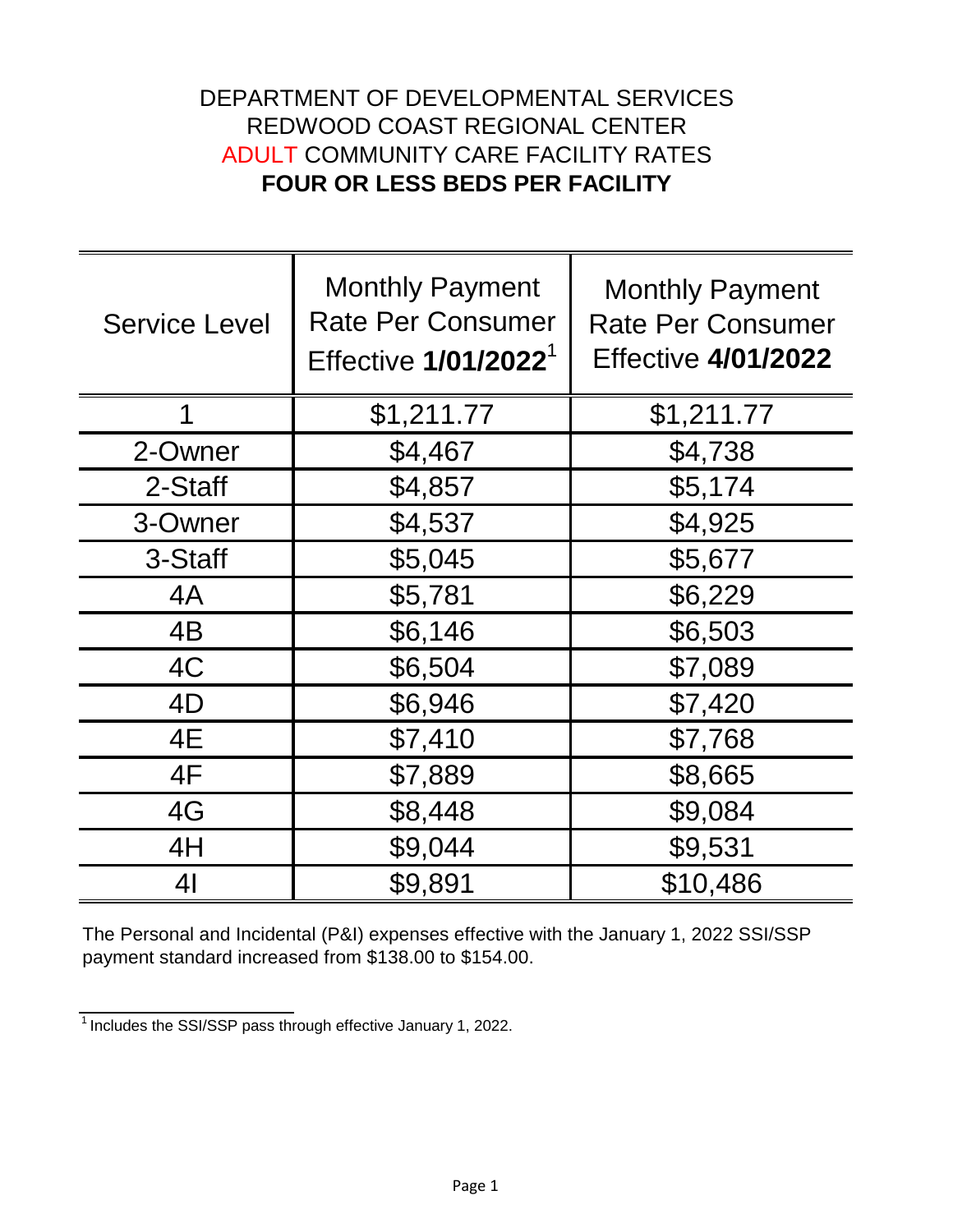## DEPARTMENT OF DEVELOPMENTAL SERVICES **FIVE OR SIX BEDS PER FACILITY** ADULT COMMUNITY CARE FACILITY RATES REDWOOD COAST REGIONAL CENTER

| <b>Service Level</b> | <b>Monthly Payment</b><br><b>Rate Per Consumer</b><br>Effective 1/01/2022 <sup>1</sup> | <b>Monthly Payment</b><br><b>Rate Per Consumer</b><br><b>Effective 4/01/2022</b> |
|----------------------|----------------------------------------------------------------------------------------|----------------------------------------------------------------------------------|
| 1                    | \$1,211.77                                                                             | \$1,211.77                                                                       |
| 2-Owner              | \$3,095                                                                                | \$3,437                                                                          |
| 2-Staff              | \$3,377                                                                                | \$3,752                                                                          |
| 3-Owner              | \$3,696                                                                                | \$4,214                                                                          |
| 3-Staff              | \$4,060                                                                                | \$4,754                                                                          |
| 4A                   | \$4,645                                                                                | \$5,193                                                                          |
| 4B                   | \$4,985                                                                                | \$5,448                                                                          |
| 4C                   | \$5,324                                                                                | \$6,046                                                                          |
| 4D                   | \$5,720                                                                                | \$6,343                                                                          |
| 4E                   | \$6,163                                                                                | \$6,675                                                                          |
| 4F                   | \$6,612                                                                                | \$7,553                                                                          |
| 4G                   | \$7,120                                                                                | \$7,934                                                                          |
| 4H                   | \$7,682                                                                                | \$8,355                                                                          |
| 41                   | \$8,476                                                                                | \$9,299                                                                          |

The Personal and Incidental (P&I) expenses effective with the January 1, 2022 SSI/SSP payment standard increased from \$138.00 to \$154.00.

 $\frac{1}{1}$  Includes the SSI/SSP pass through effective January 1, 2022.